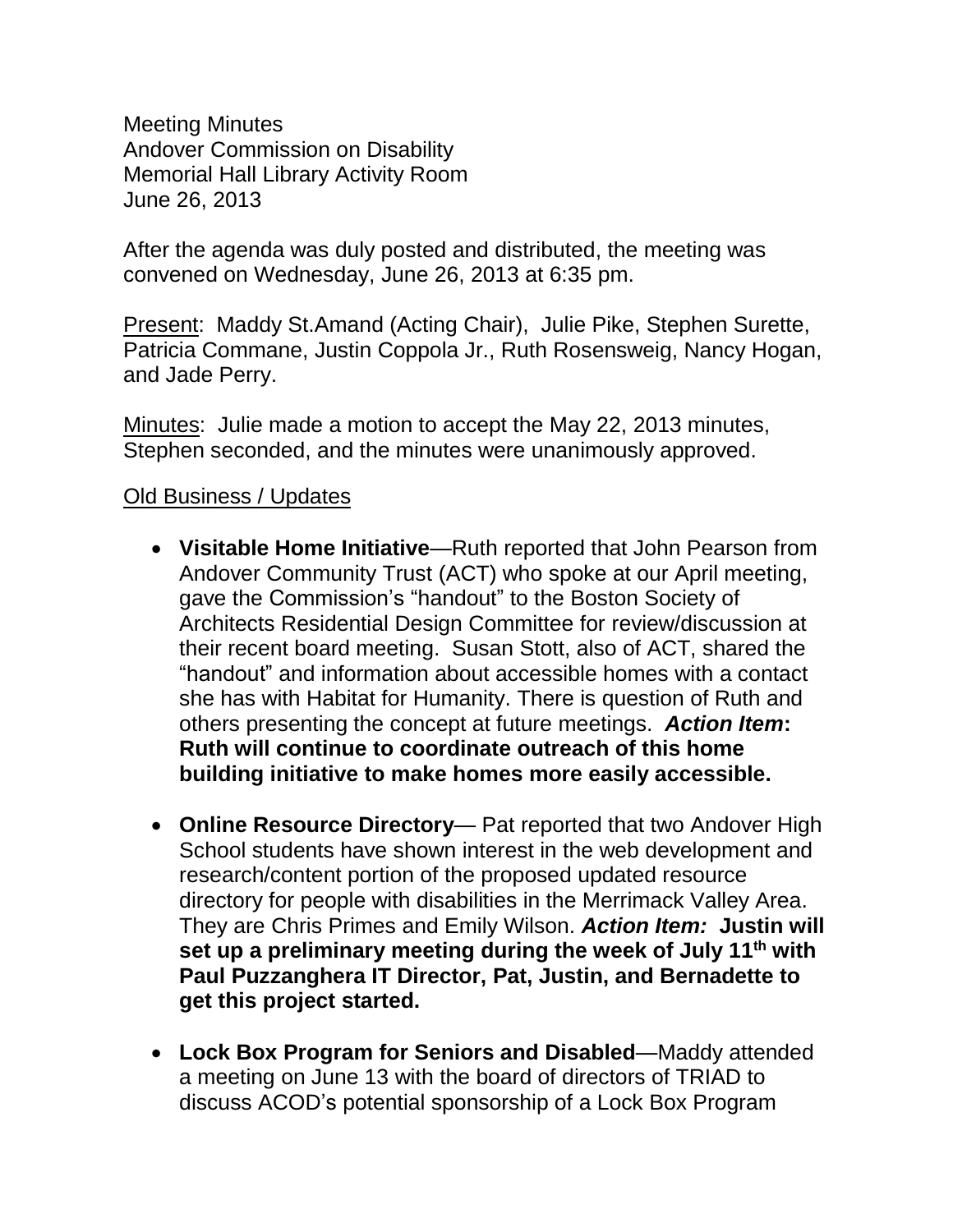similar to one in Danvers, which has been discussed at previous meetings. Geared to the elderly and disabled, lockboxes manufactured by a company called "Kidde" sell for about \$67.00 each. Provision will be made for a subsidy for those unable to cover the cost and the program will be under the administration of the Fire (or Fire and Police) Department.

## **Pat made a motion that ACOD transfer \$5K from its 2013 budget to TRIAD for the initial equipment and installation of the Lock Box Program. Jade seconded the motion which passed unanimously.**

### New Business

- **Spot Checks** Elm Street –Julie and Ruth discussed access along one of the sidewalks on Elm street heading into town. Ruth "testwheeled" the sidewalk and met with many obstructions, some requiring widening of the walk and removal of "sand areas" within the walk. Overgrown brush from neighboring properties was also a problem. *Action Item*: **Stephen is aware of this and it will be addressed by the Highway Department. Also discussed and brought to Julie and Stephen's attention is the sidewalk damage at Wheeler and Bartlett Street noted by Bernadette at an earlier meeting**.
- **June 7 COD Conference in Marlborough**—Maddy reported this was a well attended group of disability commissions from towns and cities across the state. A brief discussion ensued among members who attended, about such ongoing problems as public transportation into and within the city of Boston with Justin Jr. explaining the obstacles this creates in seeking work. Another state-wide issue brought up was lack of sufficient public housing which involves long wait lists for people with disabilities.
- **Considerations for ACOD--**Maddy mentioned that disability commissions often have problems when Committee Chairs leave and there is no "grooming" of a replacement leading to a lack of effective continuity on the Board. Unfortunately, this has led to dissolution of some commissions. To prevent this happening with ACOD, Maddy would like to ensure that one or more of the ACOD